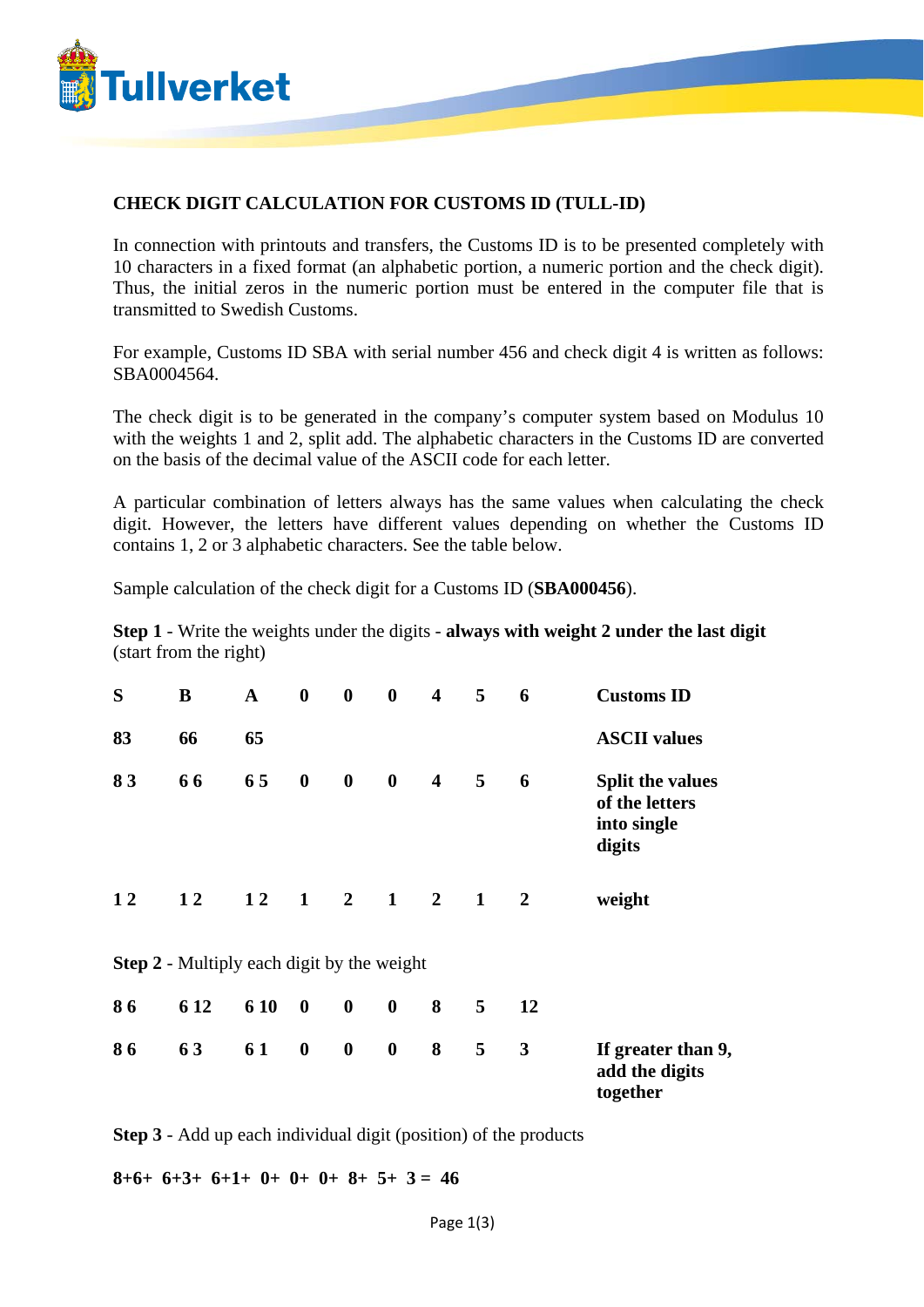

**Step 4** - Subtract the result (46) from the next multiple of 10:  $50 - 46 = 4$ 

Thus, the check digit for this Customs ID is 4.

Store the Customs ID in the computer as SBA0004564 (Note: 10 characters, fixed format)

The check digit calculation may be illustrated as follows.

| S                       | $8 * 1 = 8$        | $= 8$ |
|-------------------------|--------------------|-------|
|                         | $3 * 2 = 6$        | $= 6$ |
| B                       | $6 * 1 = 6$        | $= 6$ |
|                         | $6 * 2 = 12(12-9)$ | $=$ 3 |
| A                       | $6 * 1 = 6$        | $= 6$ |
|                         | $5 * 2 = 10(10-9)$ | $=1$  |
| $\mathbf{0}$            | $0 * 1 = 0$        | $= 0$ |
| $\boldsymbol{0}$        | $0 * 2 = 0$        | $= 0$ |
| $\boldsymbol{0}$        | $0 * 1 = 0$        | $= 0$ |
| $\overline{\mathbf{4}}$ | $4 * 2 = 8$        | $= 8$ |
| 5                       | $5 * 1 = 5$        | $= 5$ |
| 6                       | $6 * 2 = 12(12-9)$ | $=$ 3 |
|                         |                    |       |
|                         |                    |       |

## **TOTAL 46**

The next multiple of 10 is 50. The check digit is 4.

As regards the letters, proceed from the ASCII values and perform the calculation in two steps for each letter. Depending on whether the Customs ID has 1, 2 or 3 alphabetic characters, the letters have certain values that you can use to make the check digit calculation easier. The table below demonstrates that the letters have the same total value if the Customs ID contains 1 or 3 alphabetic characters, whereas they have another value if it contains 2 alphabetic characters. The columns in the table below represent the following: